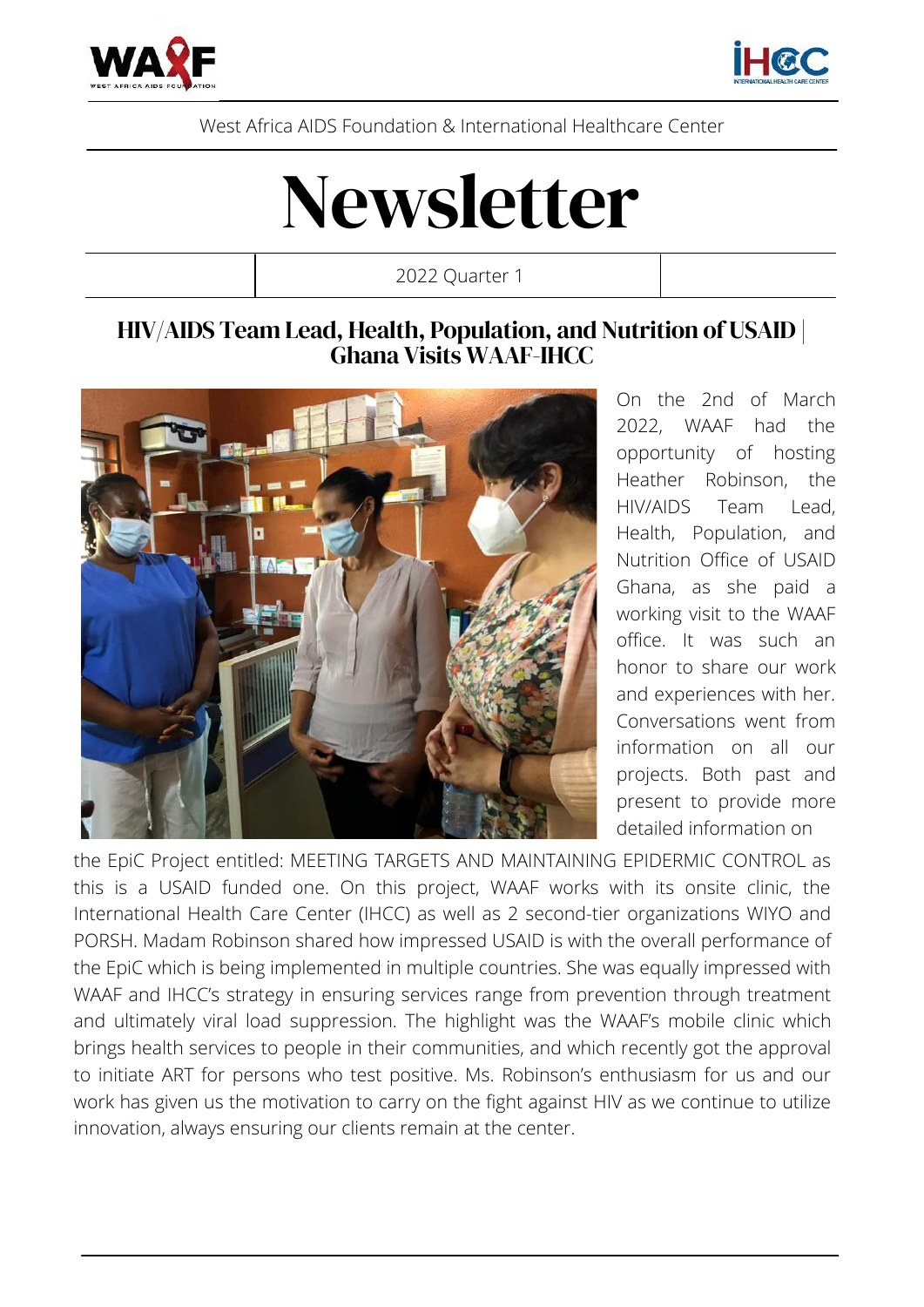# WAAF & IHCC Celebrate World TB Day

World TB Day is recognized on the 24th of March each year. This year, the World Health Organization chose the theme, "Invest to End TB. Save Lives.", which conveys the urgent need to invest resources to ramp up the fight against TB and achieve the commitments to end TB made by global leaders. In the days leading up to World TB Day this year, WAAF and IHCC ran a social media campaign dedicated to raising awareness around Tuberculosis. Graphics were made and posted to our various social media platforms. Examples of which are:



Over the years, WAAF and IHCC have continued to work towards the fight against TB. Various projects and strategies continue to be implemented, and one project named, IMPAACT4CTB, was implemented in 2021. The title of the project was "Increase the knowledge of and demand for TPT among Health Care Workers & PLHIV in the Greater Accra Region of Ghana". Its main goal of achieving exactly what the title states: **an increase in knowledge** and **an increase in demand for Tuberculosis Preventive Therapy** (TPT) among both Health Care workers (HCWs) in selected ART facilities, as well as among PLHIV receiving services from these facilities. For those not familiar with the term Tuberculosis Preventive Therapy or TPT, this is an intervention where people considered at higher risk of TB disease are given a regimen of TB medicines as prophylaxis to protect them from acquiring active TB infection and therefore TB disease.

During the 6 months of implementation, a total of **12,999** PLHIV received information on TPT delivered at 6 implementing project ART facilities. Majority, 8,465 people, were reached through ART waiting room department discussions/talks, 1,637 were reached through one-on-one interaction and the remaining 517 were reached through talks given at support group meetings. **4,023** were male and **8,976** were female.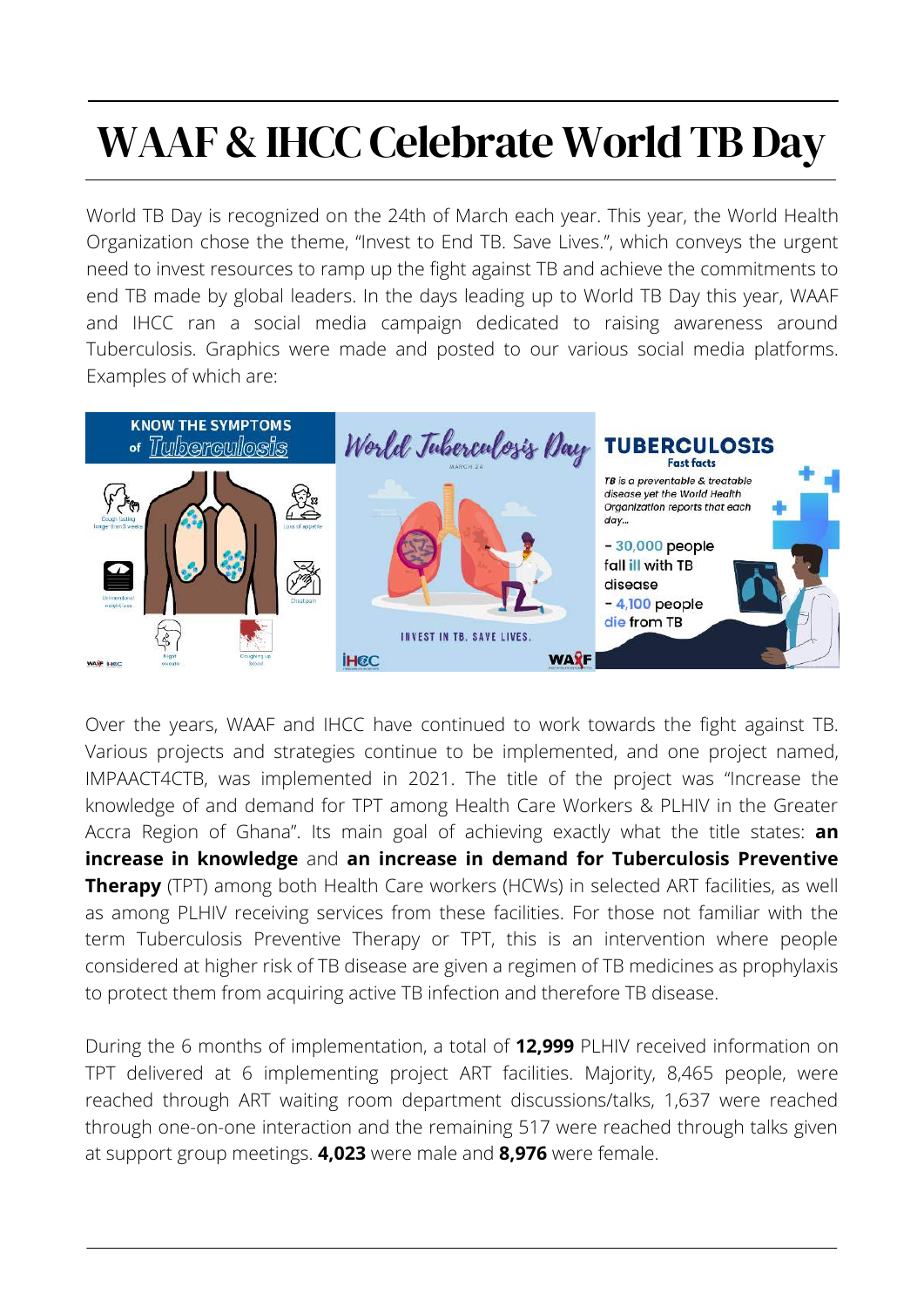# Featured articles

#### WAAF Recognizes NACP's Efforts in the Fight Against HIV



For over 40 years, the world has continued to fight HIV and although strides have been made, the struggle continues. In Ghana, the National AIDS Control Program has continued to be one of the key leaders in the fight against HIV and WAAF has continued to have a strong working relationship with them. In March, the CEO of WAAF and Medical Director of IHCC, Dr. Naa Ashiley Vanderpuye-Donton paid a courtesy visit to the Programs Manager of the National AIDS Control Program. The meeting was meant to get a firsthand update on the progress being made in the last mile to achieving HIV Epidemic control. To showcase its appreciation, WAAF took the opportunity to deliver a citation that was made in honor of the NACP Program Manager, Dr. Stephen Ayisi Addo for his leadership in the fight against HIV. This citation had been presented to him last year at the WAAF's Care for Care Givers

Soiree organized to celebrate our health workers and stakeholders with whom WAAF and IHCC had worked as well as continued to work with over the years. The citation was received with grace.

#### WAAF Makes a Courtesy Call to the Director General of the Ghana AIDS **Commission**

As part of WAAF's visit to key players in the fight against HIV, the Chief Executive Officer for WAAF and Medical Director for IHCC paid a working visit to the Director-General of the Ghana AIDS Commission Dr. Kyeremeh Atuahene. WAAF briefly shared updates on what WAAF and IHCC have been working on lately. Talks went around anti-stigma, and the need to replace the Heart-to-Heart Campaign with some new ideas It went on to the rebuilding of NAP+ to build their capacity to enable them to undertake and implement projects.

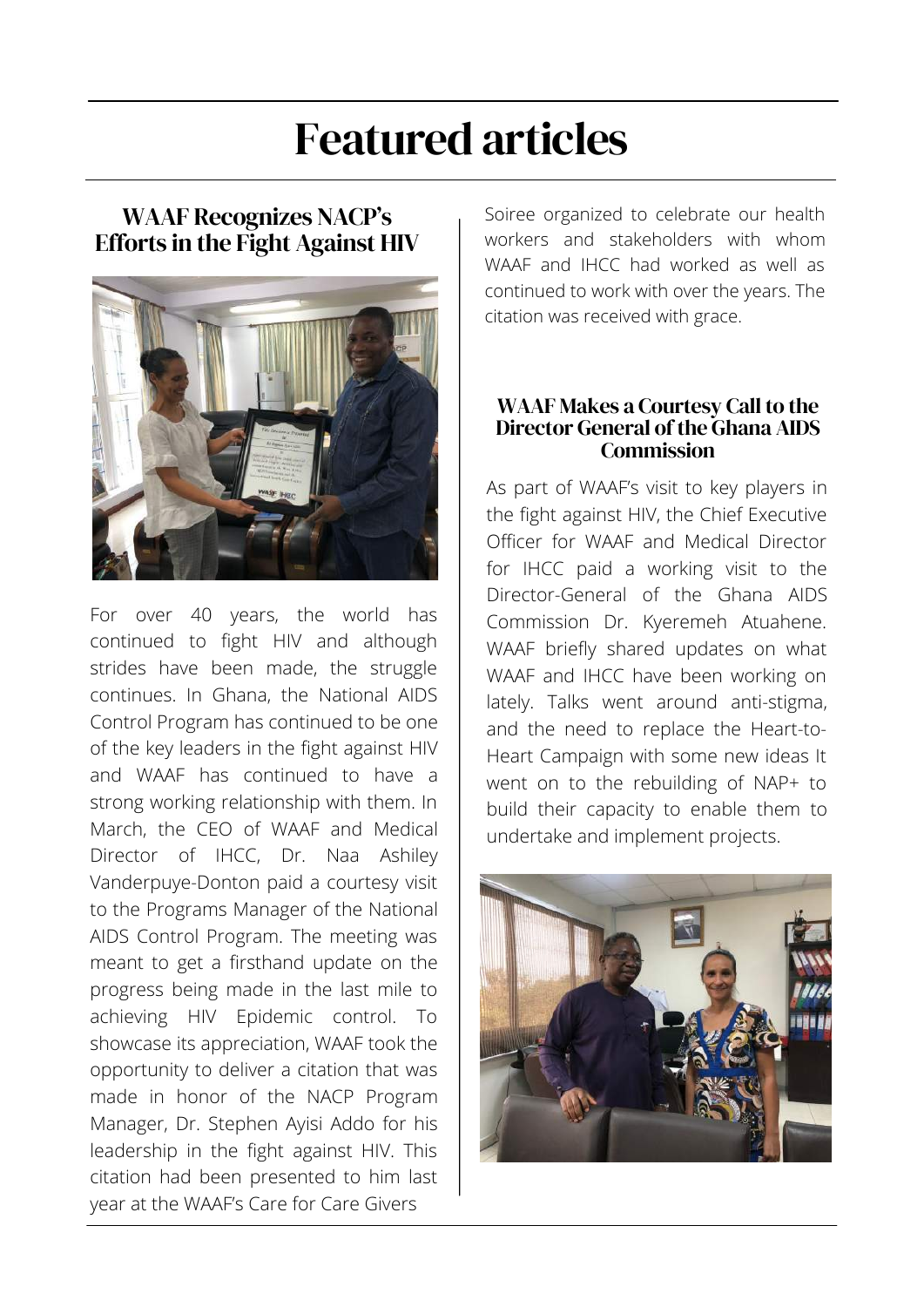## Featured articles

#### WAAF Holds Refresher Training For NFM III Peer Educators

Between 21st to 23rd of March WAAF organized a 3-day refresher training for all 37 Peer Educators from across VIII project districts on the WAPCAS Global Fund NFM III Project. The training was facilitated by the Project Coordinator, M&E Officer, and Field Officer for Agona West Municipal. The training was officially opened by the WAPCAS Global Fund WAAF NFM III team lead. Peer educators were taught about their role and responsibility as peer educators. They were educated on basic facts about HIV and AIDS, Oral PrEP with emphasis on the difference and similarities between Oral PrEP, PEP and ARVs, ED- PrEP (Event-driven PrEP), risk assessment and reduction, and the importance of social media, safety, and security. The peer educators experienced presentations on HIVST (HIV self-testing), Covid -19, PSEAH. The peer educators were equipped with all the necessary tools to effectively prevent its occurrence and management of cases.





#### CLM Stakeholders Engagement

On the 31st of March WAAF brought together all its stakeholders on UNAIDS WAAF Led CLM project to share their findings on the project so far. An implementation that was initially to happen within a very limited time got a one-month no-cost extension. Implementation took place in three Districts in the Volta region namely, North Tongu, Ketu South, and Ho Municipality covering 11 facilities. PLHIV and KP-LHIV were interviewed by their peers to determine their accessibility to viral load services in the various facilities in which they receive care It was a successful meeting which was well attended by all the community monitors from NAP+ and AfED, Nurses from the various health facilities as well as the volta regional HIV Coordinator. It was in all, a successful event.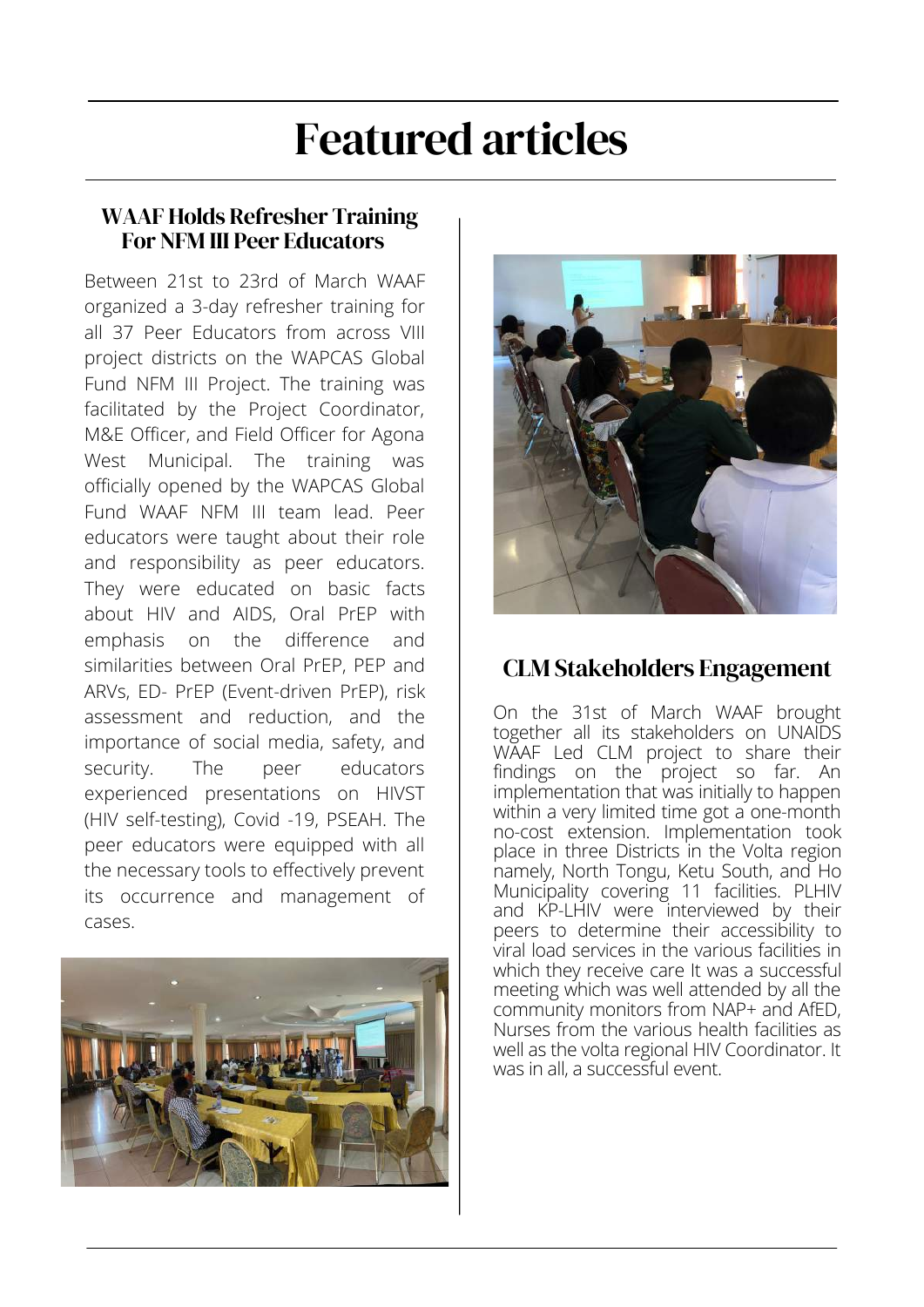### Care Continuum: Social Groups Engagement



Between the 22nd to 24th of March, WAAF in collaboration with JSI organized a 3-day engagement meeting with Queen mothers, Assemblymen, Faith-Based Organizations, Muslim leaders, Youth leaders, Spot owners, Football Groups, Galamseyers, Keke Drivers Association, GPRTU leaders, Fishermen Association, and Market leaders. The meeting was organized to engage participants in community sensitization and HIV Testing Services. There was an average of 30 participants. Participants were taken through the project objectives and goal, differentiated HIV testing services, linkage to treatment, and human rights & protection (GBV).

The WAAF team will therefore be involved in their activity plans to provide HIV education and HTS. The social groups will also serve as community actors to help in community sensitization and referrals.

### Excerpts from Dr. Naa's Hardship and Hope



"The first of four daughters to a Ghanaian agricultural and animal husbandry worker and a Dutch homemaker, I knew from the age of two that I wanted to be a doctor. I wanted to fulfill my genuine desire for helping those in need of care. I had learned from experience that one does not have to have everything to be happy, but that good health and access to quality care are necessary to enjoying life to the fullest.

…We lived modestly but contentedly, in a home without basic comforts like running water or a constant supply of electricity. I grew up like many other Ghanaian children, fetching water and balancing it on my head for the walk home."

*In* West Africa AIDS Foundation (WAAF) *O @waafihcc*